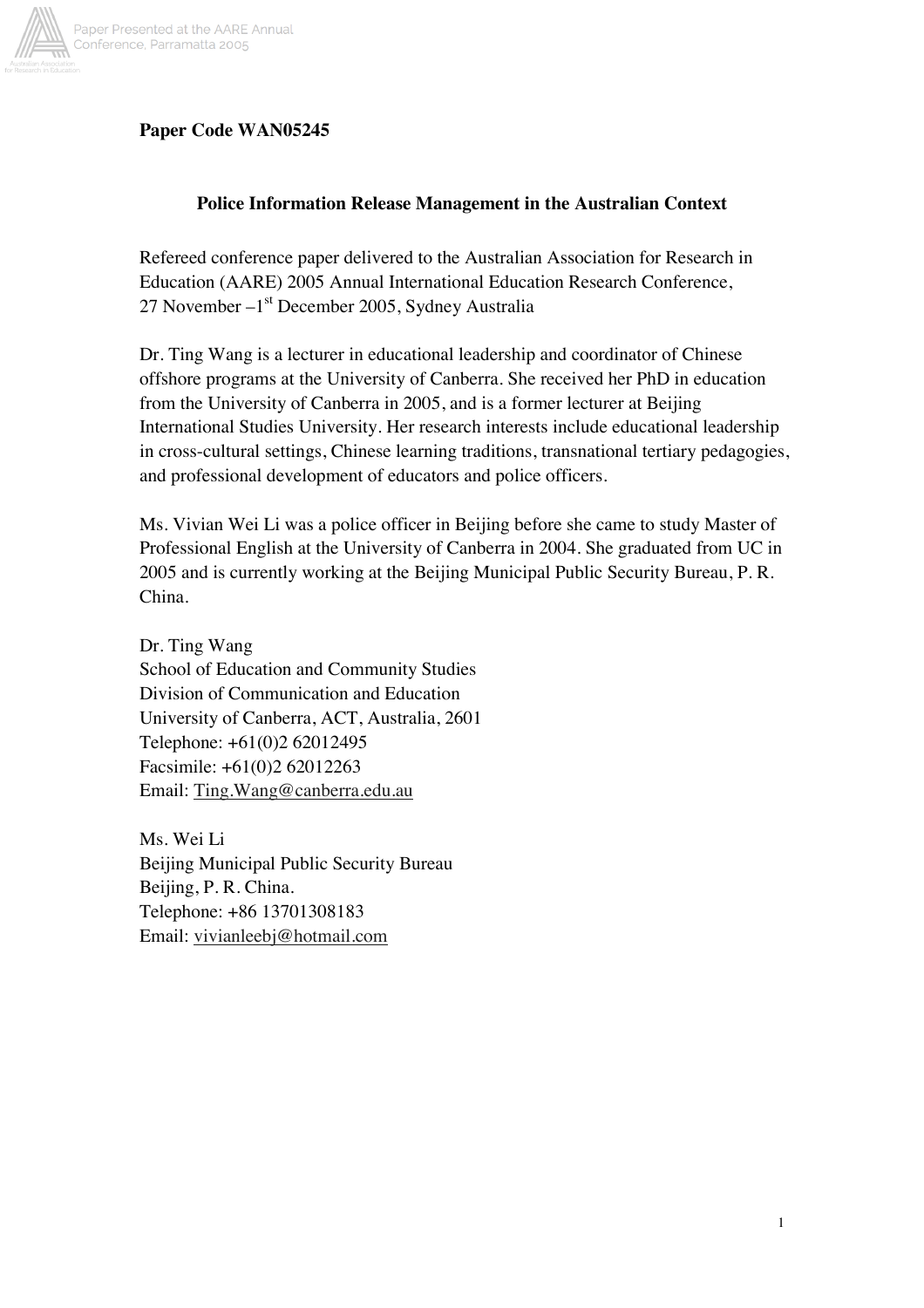

## **Police Information Release Management in the Australian Context**

#### **Abstract**

This paper presents the findings from an empirical study of police information release management (PIRM) in the Australian context. The study investigated the role of information release in policing and explored effective PIRM. It employed semi-structured, in-depth and face-to-face interviews which involved two 'players' in information communication: the police and the media. The findings showed that it is necessary to improve the current PIRM system in Australia. A communication gap between the police and the media was identified by both parties, and a good relationship between them was regarded as the key to effective PIRM. This study revealed that it is urgent to establish an effective information release mechanism in order to reduce communication barriers. It is suggested that appraising the role of PIRM should be contextualized within the developing police role and the changing police culture. There is also the need to improve the awareness of international communication and cooperation in PIRM. This study contributes to a better understanding of PIRM in the contemporary Australian context. The results indicate that effective PIRM will lead to a win-win outcome, which not only benefits the police and the media but also the public.

#### **Context and Rationale**

This paper presents a qualitative study that explored police information release management (PIRM) in the Australian context. This is a unique study in that it offered perspectives of two 'players' in information communication: the police and the media.

Police information is one of the public's most sought-after news items. The public pay a great deal of attention to mass media information about crime and the justice system (Graber, 1980). Public interest and news value ensure that 'crime stories' are perceived to be the primary function of police information series. This trend has been observed in a number of publications (see Leishman & Mason, 2003; McGregor, 1993; Reiner, 1997; Stephens, 1988). This phenomenon therefore leads to question whether police information reported by the media is only entertainment. This study investigated the role of PIRM, particularly its effectiveness in evaluation all facets of police information.

The police and media relationship is vital to information communication between them and it has been acknowledged as symbiotic (see Ericson, Baranek, & Chan, 1989; Jiggins, 2004; Miller, 1978; Tunstall, 1970). It is critical because most members of society have little direct contact with the criminal justice system, but they learn about police information mainly from the mass media (Graber, 1980; Jiggins, 2004). However, few studies have specifically explored how the police manage the release of information within the context of the important relationship with the media. This study is therefore intended to fill the gap in this regard.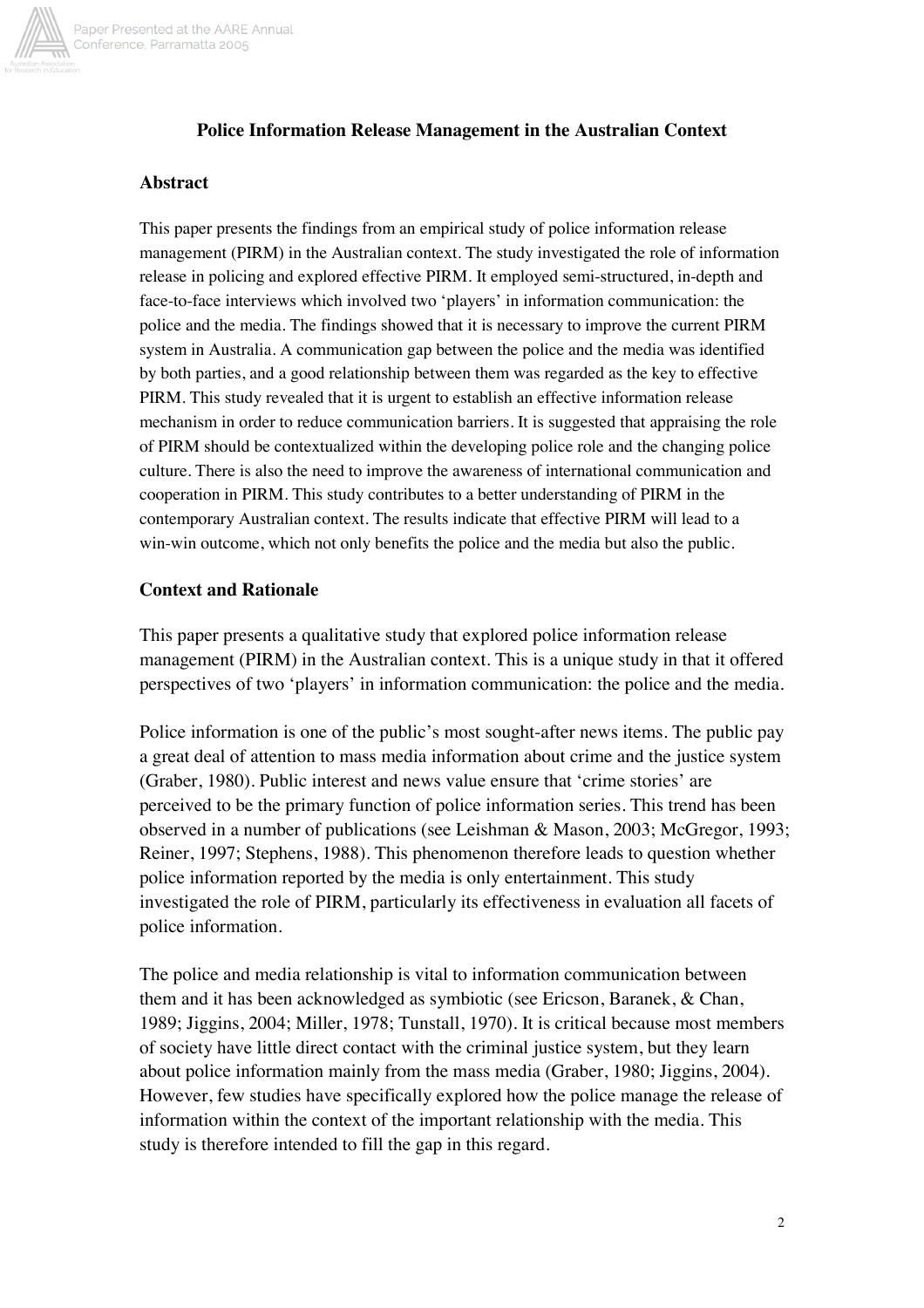

To date, and to the knowledge of the researchers, this study is the first which explores PIRM in the contemporary Australian context. In an age of increasingly sophisticated and complex crime, the police role and culture have changed and developed (Jiggins, 2004; Keelty, 2004b; Murray, 2000). Rohl (1997) observed that the range and complexity of police functions has increased considerably. The role of police is complex and has been evolving over the last century and a half. Policing is continually assuming new functions and responding to the changing needs of government and the community (Jiggins, 2004). However, there is a surprising lack of appraisal and exploration of effective PIRM in modern policing.

Some attention has been paid on police information communication. Some researchers view it as a kind of propaganda. Ellul (1965, pp.84-85) argues that information and propaganda have become virtually indistinguishable. Another view regards police information release as the major part of police-public relations policy (see Boyle, 1999; Chappell &Wilson, 1969; Davis, 2003; Ericson, Baranek, & Chan, 1989). Hughes (2004) and Williams (2002) declare that the police have little success in managing the media environment although police can control information. Although some related research has been conducted, there are no contemporary studies which examine the views from both the media and police perspectives. This study was informed by this gap in the literature and sought to address the issues identified.

This study is intended to answer two research questions: **a)** What is the role of Police Information Release Management? **b)** How can effective Police Information Release Management be achieved? The study is intended to appraise the role of PIRM and explore effective management of police information release in order to facilitate communication between the police and the public.

#### **Research Approach**

This qualitative study employed semi-structured, in-depth and face-to-face interviews as its research method to explore participants' perspectives of PIRM. The interviews involved both Australian police officers and journalists.

#### *Sample*

A purposive sampling method was employed in this study because characteristics which participants possess were deemed important for the research (Sproull, 1995, p.119). This research sample was opted for a purposive sampling with knowledgeable participants in the area of PIRM, which means their perspectives on the research topics are authoritative.

This study involved eight participants, who were all rich-experienced police officers or journalists. The researchers chose six of them as formal interviewees while two participants were chosen as pilot interviewees. Although this was a small sample, it was selected purposively to maximize coverage of possible variations. Three police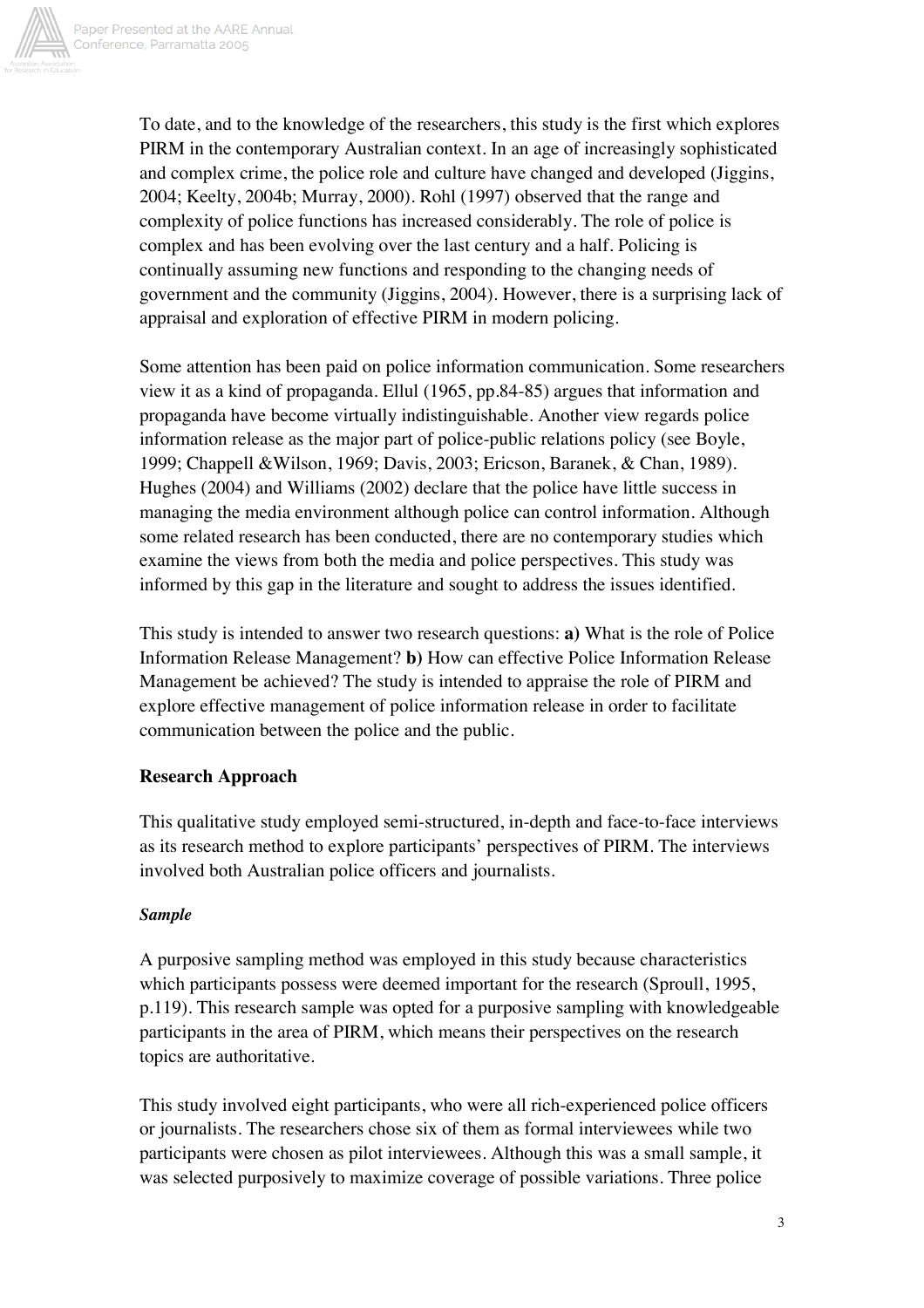

interviewees not only came from Australian Federal Police (AFP) headquarter in charge of national operation but also from Australian Capital Territory policing in charge of local area. Choosing objectives in this way enabled the interviewer to get perceptions about the strategic big-picture as well as operational practices. Three media interviewees were selected intentionally from different but influential media agencies, including Australian newspaper, radio and TV.

# *Interview Procedure*

Before formal interviews, two pilot interviews had been conducted. Through pilot interviews, the researchers modified the interview questions to make sure they were clear and manageable. Interview instruments and procedure were also practiced through the pilot study.

A face-to-face, semi-structured interview process was used. Six participants were interviewed individually for appropriately 40-65 minutes from March to April 2005 in Canberra. The average time for each interview was about 50 minutes. The researchers used a standard interview schedule at every interview in order to ensure that each interview was conducted in the same manner. All of the pre-determined open questions were asked and a similar wording was used for all interviews.

# *Data Analysis*

Each interview was digitally recorded, transcribed verbatim and analysed by the researchers following the principles of qualitative communication analysis (Lindlof, 1995). The 102 pages of transcripts were coded based on emergent themes and categories. The data analysis process involved a number of reading of transcripts and progressive refining of emerging categories of conceptions. The data were pooled and the researchers adopted an iterative approach with coding tools to efficient access to the content of data-texts, because coding is integral to the task of interpreting communication phenomena (Lindlof, 1995, p.219).

Initially, the data from the police and the media were analysed separately with the same attention on the understanding of PIRM. After several readings of interview transcripts and analyses of responses, preliminary categories were formed. Integrating categories was conducted both in terms of delimitating preliminary categories and synthesizing the police and the media data, and was refined until the emergence of all perspectives indicated by the respondents.

# **Findings and Interpretations**

Findings showed participants' views on PIRM and some suggestions for the police to improve current PIRM. The findings revealed interviewees' general understandings of PIRM and the necessity of PIRM. In addition, the findings explored the necessity of PIRM and the current AFP information release system.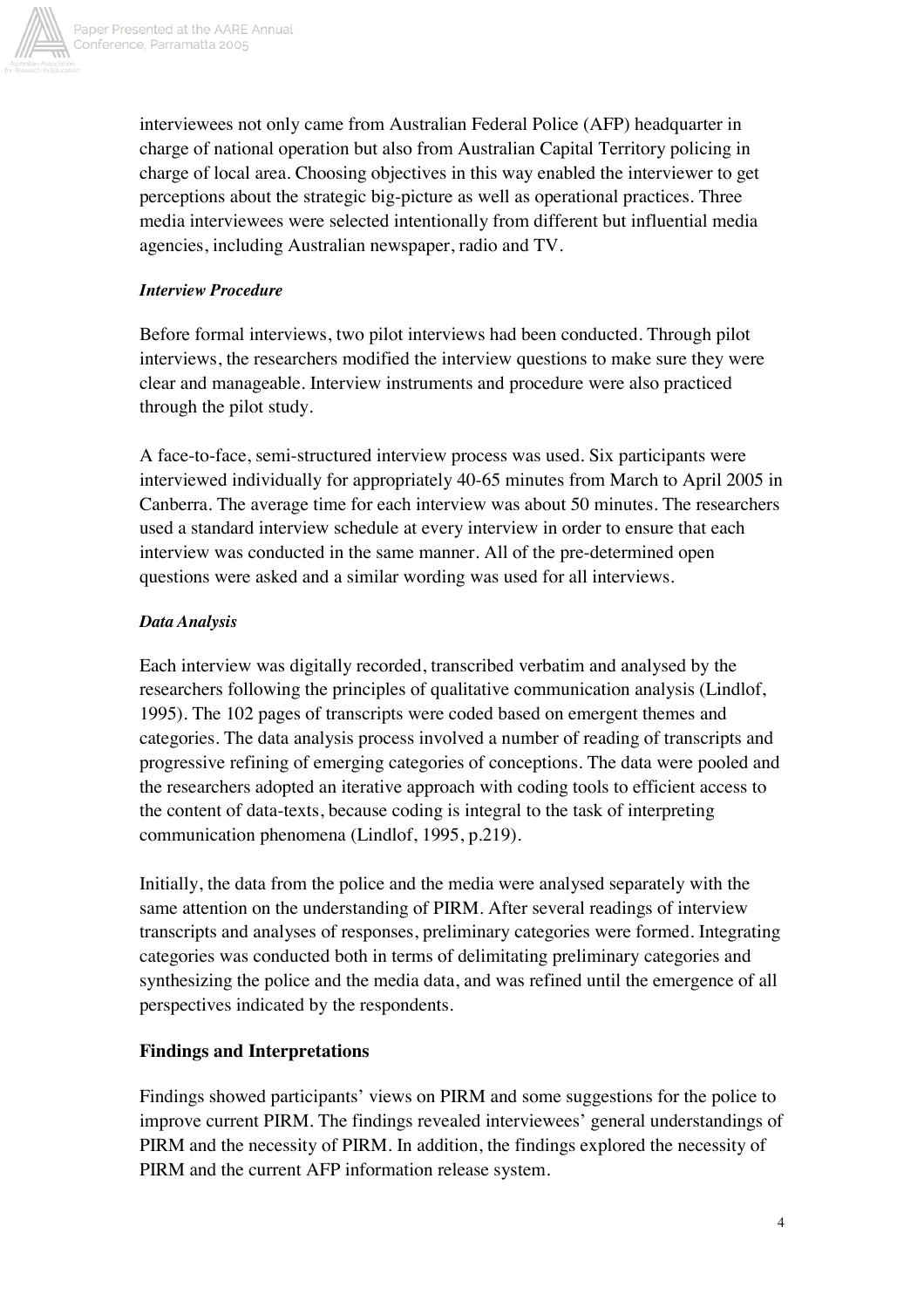

# *General Understanding of PIRM*

The findings revealed the general understandings of PIRM from both the police and the media. Table 1 shows the four aspects of both groups' perspectives on PIRM.

| <b>Major</b> aspects                                        | <b>Police Views</b>                                                                                                                                                                                                                                                                                                                                                                                                  | <b>Media Views</b>                                                                                                                                                                                                                                                                                                                                                                                                                      |
|-------------------------------------------------------------|----------------------------------------------------------------------------------------------------------------------------------------------------------------------------------------------------------------------------------------------------------------------------------------------------------------------------------------------------------------------------------------------------------------------|-----------------------------------------------------------------------------------------------------------------------------------------------------------------------------------------------------------------------------------------------------------------------------------------------------------------------------------------------------------------------------------------------------------------------------------------|
| <b>Views on PIRM</b>                                        | Fundamental: 'it's fundamental to<br>policing. Policing works only on<br>the authority of the public. So<br>we have to explain to the public<br>what we are doing' $(API1)$ ;<br>Critical: 'it is critical for any<br>government agency to survive or<br>work in the modern<br>world'(AP2);<br>Very important: 'its significance is<br>quite profound and it can be<br>very beneficial to us in many<br>ways' (AP3). | Police control information:<br>'a process of deciding what<br>information police give to the<br>journalist and what information<br>police keep, and the decision<br>needs to be made by police for<br>their own operational reasons'<br>(AJ1);<br>A two-way street: 'the police have<br>to understand where the<br>journalists are coming from and<br>the journalists have to<br>understand where the police are<br>coming from' (AJ2). |
| Situations for<br>police<br>information<br>communication    | A daily job which needs to be done<br>at 'a broad range' (AP1) and 'all<br>the time' (AP2). 'absolutely it is<br>24 hours a day; 7 days a week;<br>365 days a year. You never stop.<br>It is 24 hours/7 days because<br>policing is 24 hours/7days'<br>$(AP3)$ .                                                                                                                                                     | Crime stories: 'we would like<br>expect to get information if there<br>has been a very large case'<br>(AJ2);<br>The information closely related<br>with the public daily lives:<br>'traffic closures, public<br>transport, big event are<br>important because they affect<br>people lives' (AJ1);<br>Negative police news: 'it is<br>important to have both sides of<br>the story put to air rather than<br>one' $(AJ3)$ .              |
| Mostly used<br>channel for                                  | Media (AP1, AP2, AP3);                                                                                                                                                                                                                                                                                                                                                                                               | Scanners (AJ1, AJ2, AJ3);                                                                                                                                                                                                                                                                                                                                                                                                               |
| police<br>information                                       | Internet (AP1,AP2);                                                                                                                                                                                                                                                                                                                                                                                                  | Police media unit (AJ1, AJ2, AJ3);                                                                                                                                                                                                                                                                                                                                                                                                      |
| communication                                               | Community activities (AP1, AP3).                                                                                                                                                                                                                                                                                                                                                                                     | Contact particular police<br>$(AJ1, AJ2)$ .                                                                                                                                                                                                                                                                                                                                                                                             |
| Views on the<br>relationship<br>between police<br>and media | Symbiotic relationship:<br>'absolutely very<br>important'(AP1);<br>'highs and lows'(AP2);<br>'a kind of love-hate'(AP3)                                                                                                                                                                                                                                                                                              | Very important:<br>'feed off each other'(AJ3); and<br>eventually benefit the public<br>(AJ2).                                                                                                                                                                                                                                                                                                                                           |

Table 1 General Understanding of PIRM

Findings of this study provided insights into current PIRM. The police participants reached the consensus that PIRM is important for the whole policing work; while the media had two major views on PIRM, as shown in Table 1, police control information

 $\overline{a}$ <sup>1</sup> In this study, code numbers are used in order to preserve the anonymity and confidentiality of the respondents. A stands for Australia; P stands for police participant; J stands for journalist participant. For example, AP1 means the first Australian police interviewee; AJ2 means the second Australian journalist interviewee.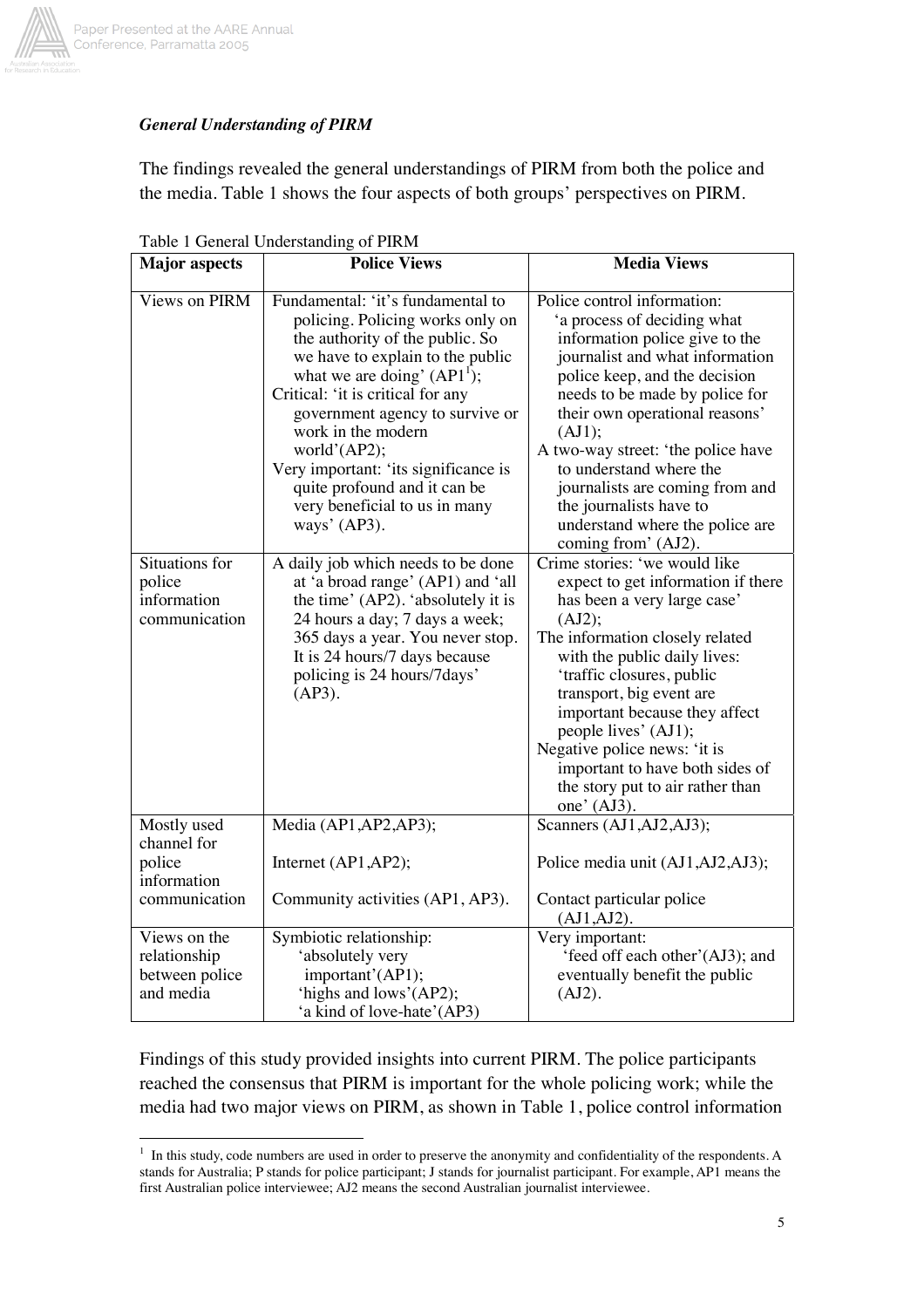

and a two-way street. The findings presented the perspectives from both the police and the media.

On the one hand, both groups had some similar views on PIRM in terms of the importance of a good relationship between them, and the win-win outcome from effective PIRM. The media relationship was regarded as 'symbiotic relationship' by participants, which confirms many researchers' view on this point (e.g. Ericson, Baranek & Chan, 1989; Jiggins, 2004; Miller, 1978; Tunstall, 1970). It was a consensus that a good media relationship can facilitate policing in many ways. In addition, all the participants thought that a good relationship between media and police can facilitate mass communication. AJ1 agreed that 'a good relationship benefits the police and makes their job easier and it makes the journalist's job easier, and ultimately the public wins because they find out more information and it's good for the public'. AJ2 held the similar opinion: 'the public benefits from a good relationship (between media and police)'. Consequently, a win-win outcome emerged from a good police and media relationship.

On the other hand, differences were observed in the understanding of the scope and areas of police information because of the different missions. According to the police's point of view, PIRM is broad range work and related to every situation of policing, which differs from the view that most aspects of police information series are crime stories (e.g. Leishman & Mason, 2003; McGregor, 1993; Reiner, 1997; Stephens, 1998). While the media would like to focus on crime stories, information closely related with the public daily lives and police stories, especially negative news. However, both sides reached the consensus that the police should manage information release in a transparent way with timely, accurate and objective police information. Effective PIRM aims to achieve a positive communication with the public to facilitate policing and better serve the community.

According to participants' experience, media is the most commonly used channel in the police information communication. The media powerful influence has been claimed that the media is one of the primary vehicles for conveying information about police activity to the public (Leishman & Mason, 2003; Reiner, 1997).

#### *The Necessity of PIRM*

All police interviewees considered PIRM as essential for the whole policing work. Firstly, the nature of policing decides PIRM is fundamental to policing. AP1 illustrated the fundamental role of PIRM as follows:

Policing works only on the authority of the public. So any authority we have comes to us from the public to maintain that authority and to maintain integrity of the authority. We have to explain to the public what we are doing...we must be transparent as we possibly can with the public and provide all of the details that we possibly can.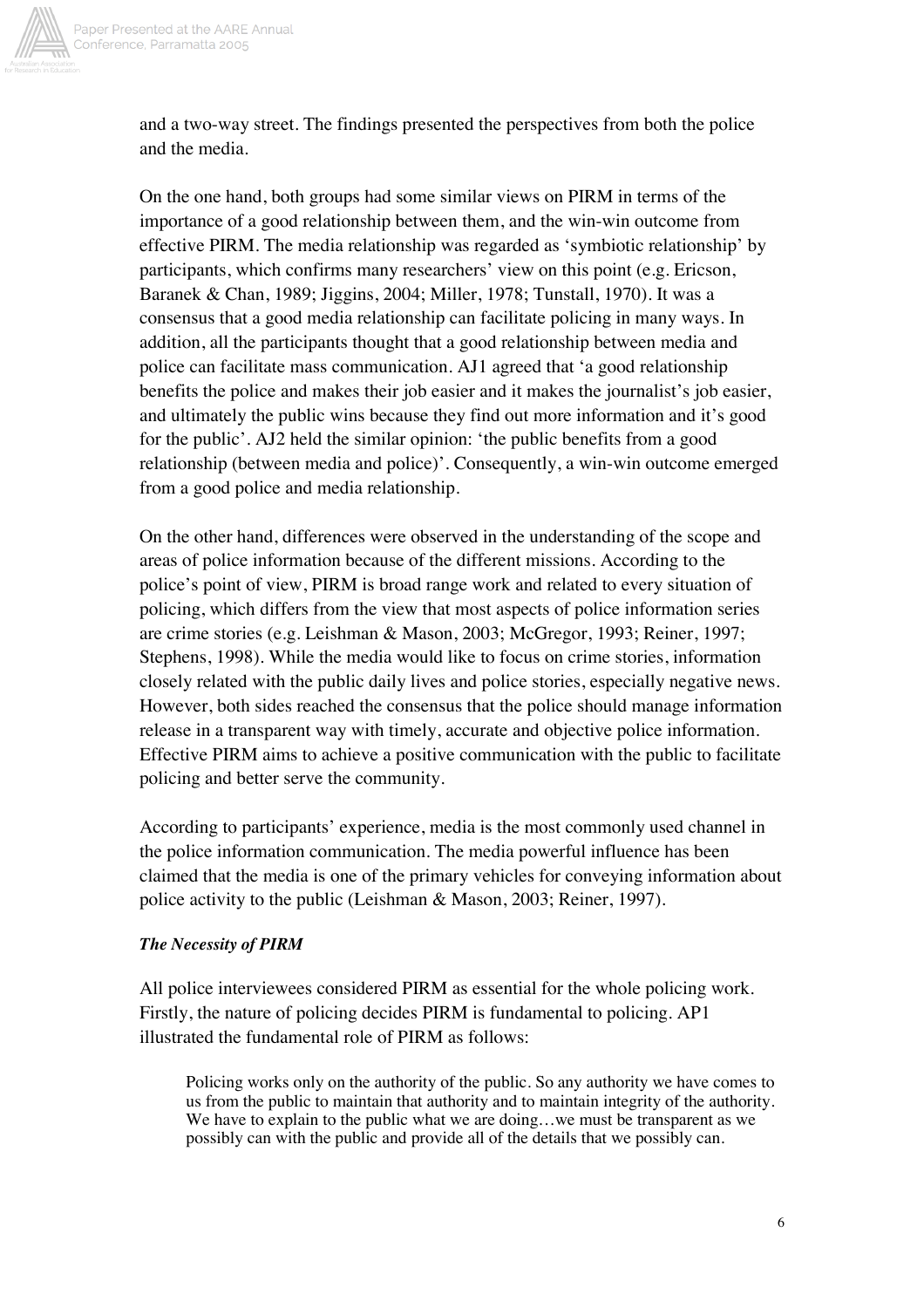

Secondly, promoting police image makes PIRM important. It can be understood that all of the police interviewees considered police image with PIR contribution as extremely important. Police release information to establish the brand, image and credibility. The PIRM contributes not only to positive police image but also to national image. 'So it (PIRM) runs from community, to national level even to the international perspective with the commissioner or others engaging with foreign police forces or foreign governments in discussions about what the AFP are doing' (AP1). This view was echoed by AP2: '…it (PIR) will make the country look good—not only for police image, but also the whole country'.

Thirdly, PIRM was regarded as the most direct way to communicate with the public. Police release information to tell the public what they are doing. AP2 and AP3 agreed that in the age of rampant terrorism, PIRM has never been so important for building confidence in the community and reduce public panic. This finding shares affinity with Jiggin's (2004) study where he examined media reports' impact on community confidence in the police to control crime.

Moreover, PIRM is essential to policing work. As organizational entities, the police need to compete with other bureaucracies for public funding. AP1 believed that it is necessary for the parliamentarians to believe the levels of public support for the AFP through the media. AP3 shared the similar view: 'So it adds a number of dimensions to it, not just straight from the public, but increasingly what the politicians see. They are the one who decides if you need the equipment if they would buy it'. This point is congruent with Jiggins's (2004) view that the media could generate positive publicity about successful operations and policies for policing.

That PIRM is essential to policing also lies in the following ways. 'Seeking the public support on a particular crime type is becoming prevalent' (AP1). In addition, 'how the information putting out to the community can generate information coming back and this can be very valuable for investigators' (AP3). Further, PIR contributes to improving police performance: '…if you want your people to do something, they should know, not only why they have to do it also why you want it done. So you transfer that knowledge to them through information, controlled information release, and they would perform better' (AP2). This view may have broadly aligned with the findings in Beck's (1996) study where he examined the most efficient demonstration for an organization to support its officers was being more supportive of them in the public especially through the media.

Furthermore, police release information to meet the need of developing police role in the society. He argued that police increasingly respond not only to traditional police issues like crime but also other responsibilities:

A recent example was the tsunami in the India Ocean. The public came to us, as a first port of call for information on what happened in the tsunami, which is traditionally a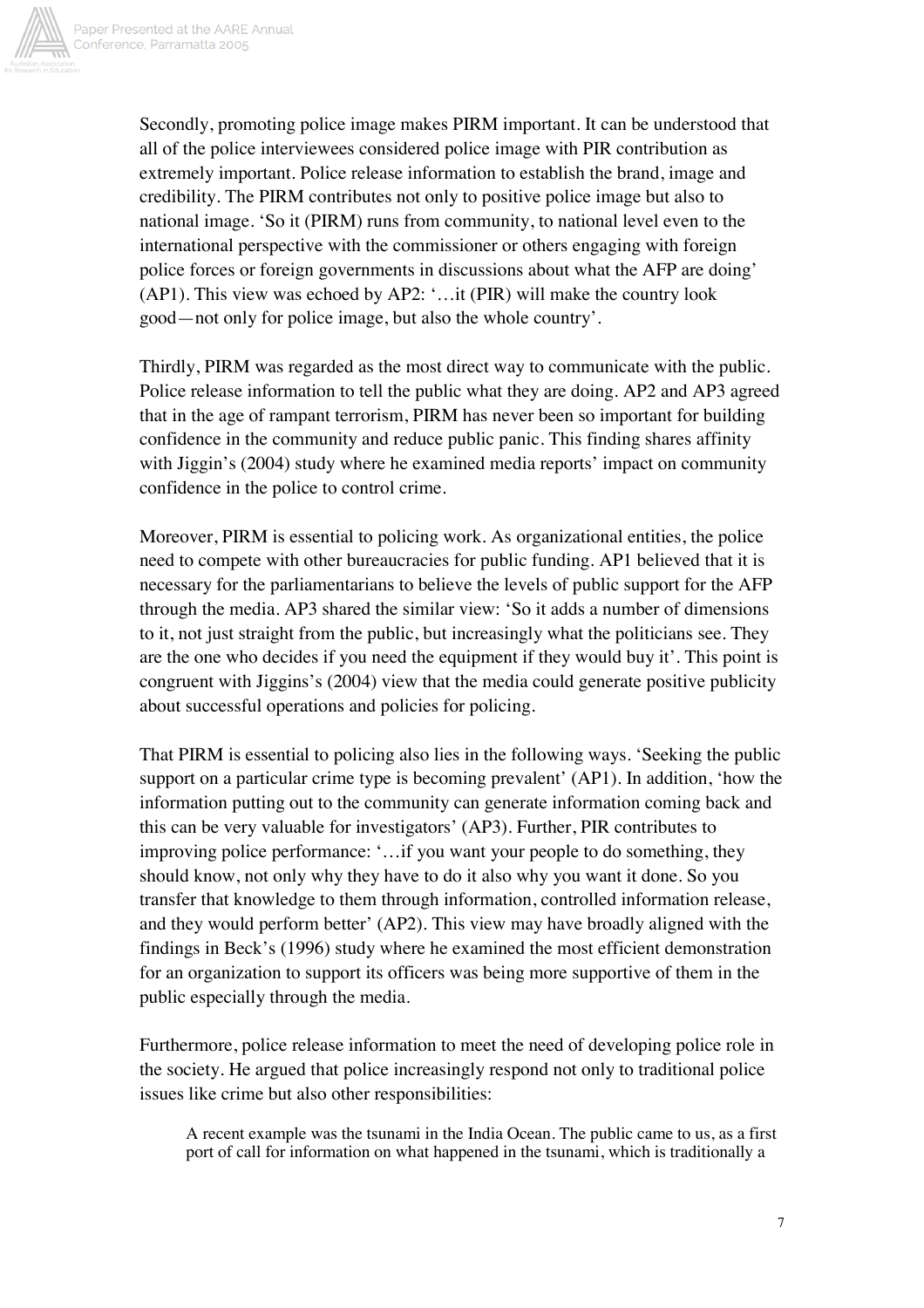

foreign affair function but because we were so intricately involved in relief operations, we also ended up having a responsibility with that.

This finding is congruent with Murray's (2000) argument that policing has moved from an insular culture to a more open and consultative one.

## *The Current Police Information Release System*

The findings showed the current information release procedure in AFP as follows: when the media call police to ask questions about a particular event or investigation, the police media officers first take down those questions. And then media officers go to the operational area, and with their assistance prepare a response to those questions. These responses to those questions will then be initially cleared with the functional manager, the person who is responsible for that line of what the police do. The next clear goes to the chief of staff or to deputy commissioner. The chief of staff will clear matters of policy; and the deputy commissioner will clear things on matters of operations. In the end, the media officers go back to the media with responses.

In the current information release system, the AFP encourages every sworn police to face the media with some preconditions. This finding indicates the development of PIRM. It differs from the initial Australian police information release policy forty years ago (Chappell & Wilson, 1969, p.131), which had strict restriction against average police officers talking to the media. Meanwhile, this finding confirms the changing police culture—from insular and defensive culture to open and consultative culture (Murray, 2000).

The findings provided insights into the AFP current police information release system from the police and the media. Table 2 depicts the strength and weakness of the current system; the police and media's views on key elements of information release system, and participants' suggestions for police to manage information release in a more effective manner.

As can been seen in Table 2, both police officers and journalists provided their opinions on the current information system, which became the genesis for the recommendations to improve the current PIRM.

Police participants concluded the strengths of the current information system include: accurate and authoritative information, efficient employment of civilian officers in information release area, and the multi-tiered training system. The journalists believed that the police media unit is convenient for them to get police information. The hierarchical release procedure was regarded as the main weakness by both police and media.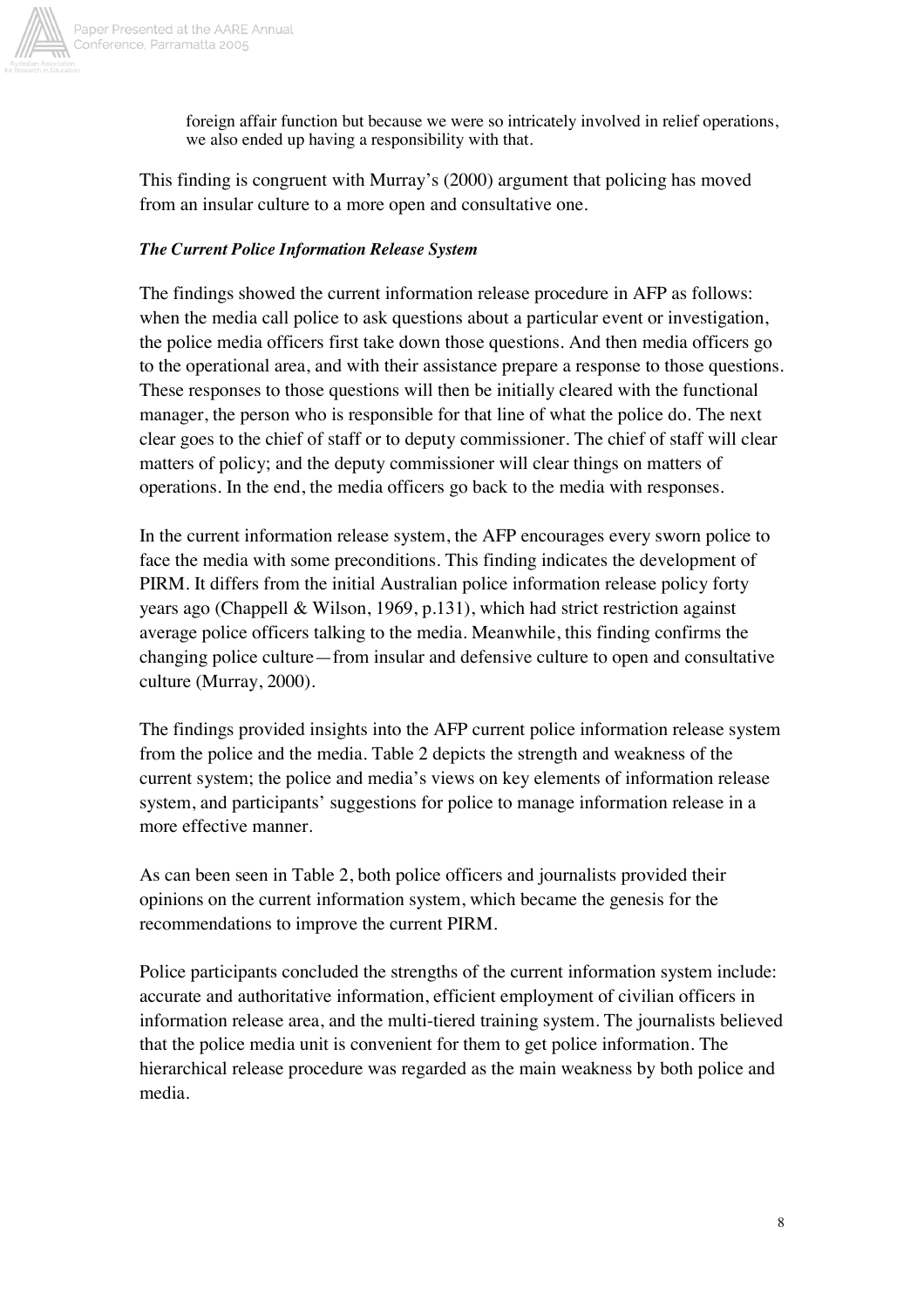

| <b>Aspects</b>  | <b>Police views</b>                                                                                                                                                                                                                                                                                                                                                                  | <b>Media views</b>                                                                                                                                                                                                                                                                                                                        |
|-----------------|--------------------------------------------------------------------------------------------------------------------------------------------------------------------------------------------------------------------------------------------------------------------------------------------------------------------------------------------------------------------------------------|-------------------------------------------------------------------------------------------------------------------------------------------------------------------------------------------------------------------------------------------------------------------------------------------------------------------------------------------|
| Strength        | 'Accurate, reliable and authoritative'<br>information (AP1); 'it is exhibiting, an<br>open window into the community<br>what police are doing' (AP3);<br>The unsworn (civilian) employment: 'they<br>have a good understanding of what we<br>do' (AP2);<br>'multi-tiered training system' (AP1).                                                                                     | Directly contact the specific police<br>media department: through the<br>unit they get 'consistent<br>information' (AJ1);<br>'quickly find the information'<br>$(AJ2)$ ; 'save time' $(AJ3)$ .                                                                                                                                            |
| Weakness        | Hierarchical system: 'responding to<br>media is too heavily controlled and too<br>slow, and that cannot meet the media's<br>need' (API);<br>'It relies very much on an individual'<br>(AP3);<br>A formal information feedback system<br>has not established (AP1, AP2, AP3).                                                                                                         | Hierarchical system: 'there seems<br>to be red tape in the system or<br>bureaucracy' (AJ2);<br>Inadequate information: 'the<br>information hasn't been<br>forthcoming when we felt it<br>should have been' (AJ1).                                                                                                                         |
| Key<br>elements | Media relationship (AP1, AP2, AP3);<br>Communication skills (AP1, AP2, AP3);<br>Timely response (AP1, AP2, AP3);<br>Consistent and accurate information<br>High quality staff (AP1, AP2, AP3).                                                                                                                                                                                       | The same and consistent<br>information given to all<br>journalists (AJ1);<br>Timely release of information to<br>the media (AJ2, AJ3);<br>Accuracy (AJ1, AJ2, AJ3).                                                                                                                                                                       |
| Suggestion      | A 'good management system' is urgent<br>(AP2);<br>Promoting awareness of the importance of<br>PIRM by training and 'get the senior<br>executives' attention focused on it and<br>to make resources available to do what<br>needs to be done' (AP1);<br>Enhancing the accuracy of information;<br>utilizing high technology and<br>improving communication skills<br>(AP1, AP2, AP3). | Maintaining a good relationship<br>(AJ1,AJ2,AJ3):'striking and<br>maintaining a good relationship'<br>(AJ2);<br>Given both positive and negative<br>police information (AJ1, AJ3);<br>Trust is the key (AJ1, AJ3);<br>The appropriate explanation from<br>police for why information can<br>or can not be released (AJ1,<br>$AJ2, AJ3$ ). |

#### Table 2 Views on Current Police Information Release System

Police interviewees considered the media relationship as the key to effective PIRM, and some communication skills were also regarded important, such as timely response to the media, releasing consistent and accurate information to the media. In addition, high quality staff was emphasized by police. Meanwhile, journalists claimed that getting the same and consistent information is important; the timely and accurate information were requested as well.

The police officers gave the following suggestions for better information release: a good management system; promoting awareness of the importance of PIRM by training; enhancing the accuracy of information; utilizing high technology and improving communication skills. Journalists suggested both police and media should maintain a good relationship; police should give both positive and negative information, and appropriately explain reasons when releasing limited information.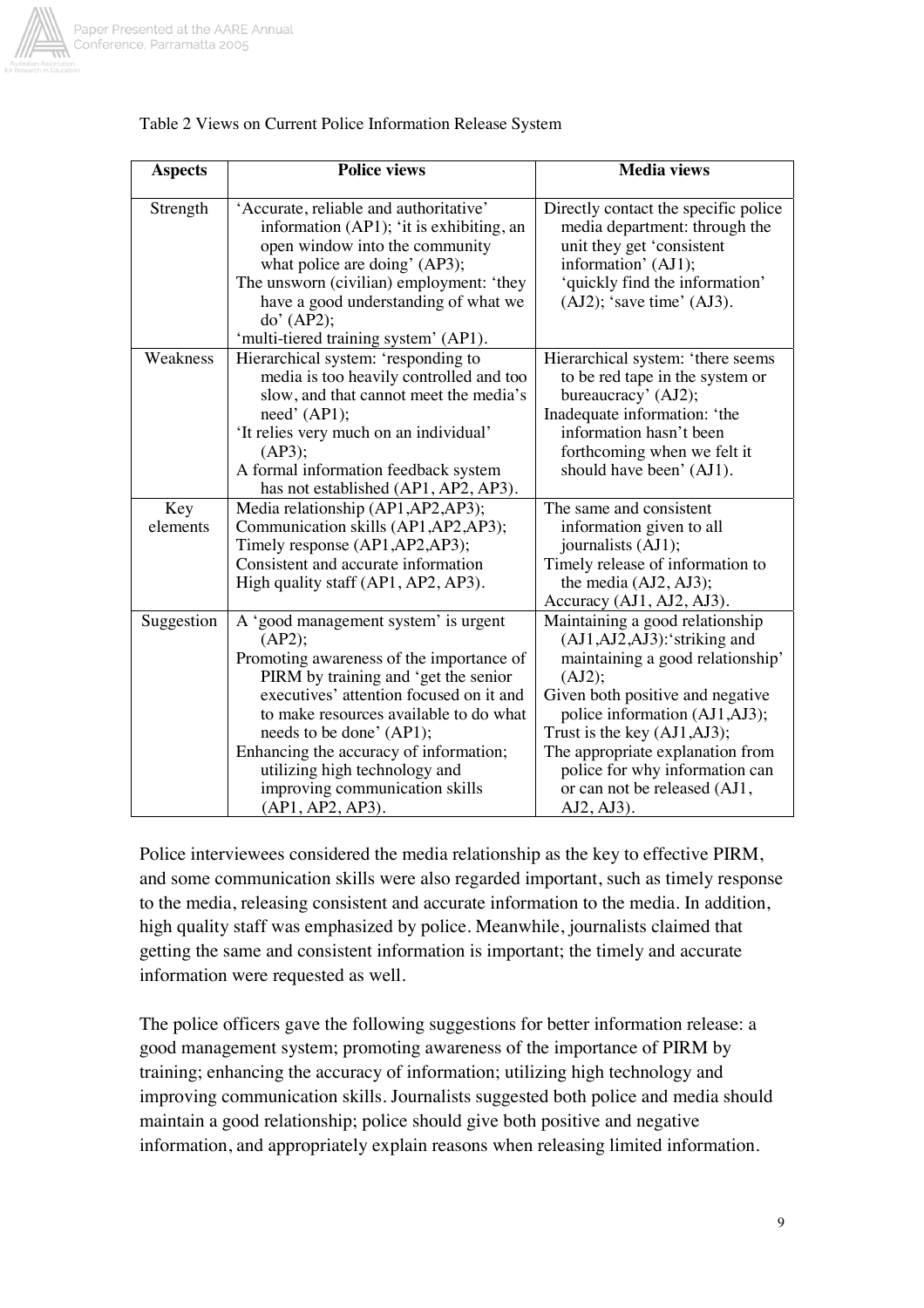

# **Discussion and Recommendations**

Based on the research findings, two models have been developed to address the two research questions. One is for appraising the role of PIRM in policing, and the other is for achieving effective PIRM.

## *Appraisal of PIRM role*

In this study, the researchers proposed a model for appraisal of PIRM role (see Figure 1) to respond the first research question: what is the role of PIRM.



Figure 1 A Model for Appraisal of PIRM Role

As shown in Figure 1, appraising the role of PIRM is based on two major aspects: one is the appropriate understanding of the changing police culture and developing police role in the modern society; the other is the enhanced awareness of the necessity of PIRM.

Firstly, the changing police culture and developing police role put PIRM in a fundamental position in whole policing. Policing has undergone major changes moving from a craft or trade to a profession; from authoritarian approaches to problem-solving approaches to dealing with crime; from a quasi-military management style to a democratic management style; from an emphasis on physical attributes to an emphasis on intellect; and from an insular culture to a more open and consultative one (Murray, 2000). These changes witness the developing role of police from 'fairly reactive in nature to proactive—(and that) boost police capability not only to fight crime but to prevent it' (Keelty, 2004b). These changes and development highlight the importance of PIRM and lead to a fundamental reappraisal about the role of PIRM. This view was strongly echoed by AP1, who as the manager of communication and marketing of AFP predicted the trends of police and the role of PIRM as follows: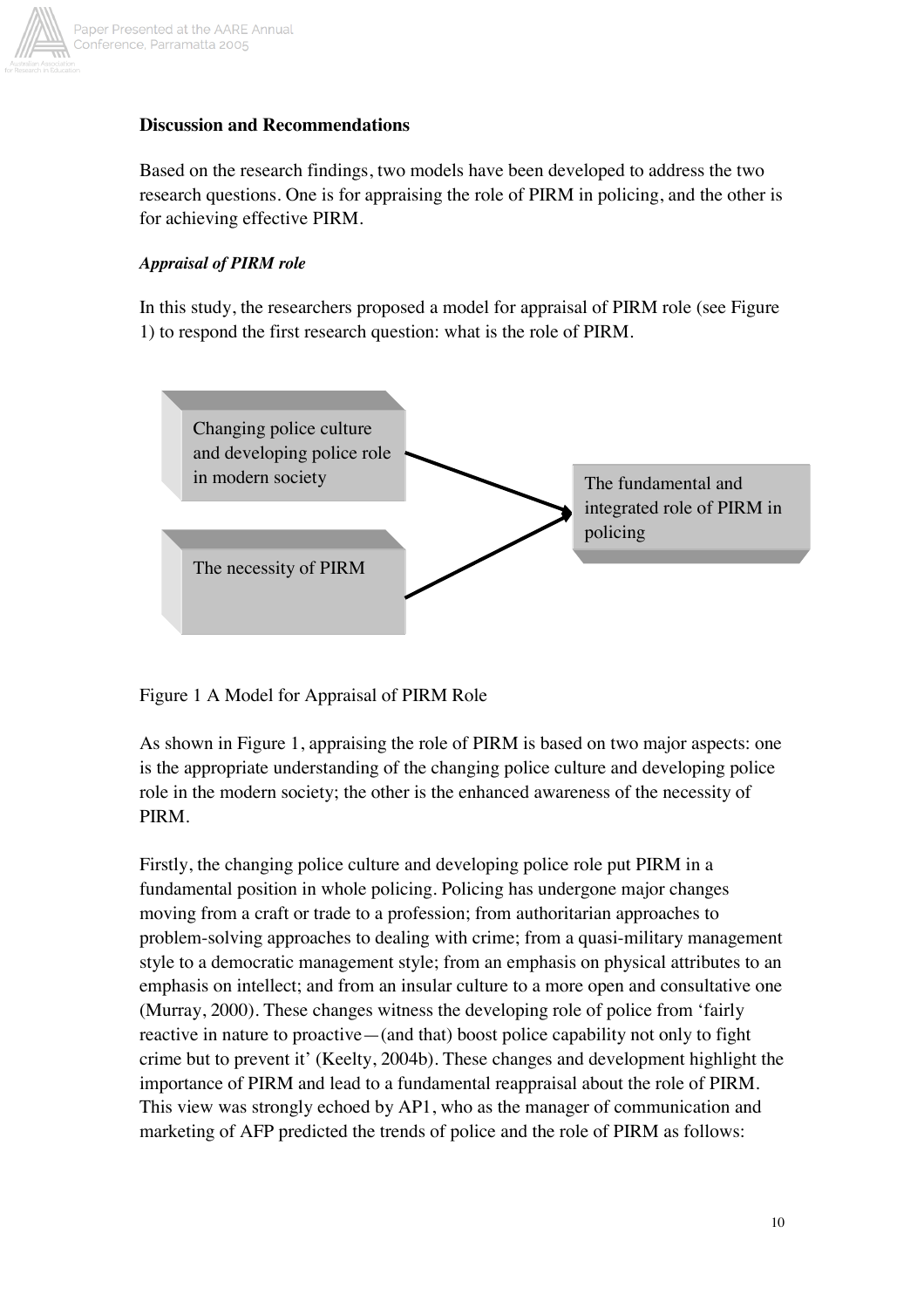

PIRM is a much more sophisticated and mature view of policing. And I would hope that in ten years time, we would no longer have police in the force who believe the job is just to investigate; (or believe) that they didn't have greater responsibilities to the public other than that.

Secondly, the necessity of PIRM leads to its integrated function in policing. As acknowledged by the police interviewees, PIRM is a daily job, which covers a broad range of policing: promoting not only police but also national image; communicating with the public in a direct and transparent way; supporting operational policing and contributing to the policing work.

However, despite the advantages police have as information gatekeepers, their attempts to manage the media environment have met with little success (Hughes, 2004; Williams, 2002). This view can be regarded as a challenge for PIRM and also confirms the necessity of PIRM and then leads to critical thinking about the role of PIRM. It is essential to explore how PIRM can better connect with policing as a whole and contribute to the overall function of policing. The media participants' confession of commonly used scanners to get police information also highlights the importance of PIRM. In other words, the police will be in a passive position if they do not release information appropriately with positive communication to the public, because the media could still get information without communicating with the police directly.

This model provides a critical thinking approach to understand PIRM, which may be more significant than describing the role of PIRM itself. It is argued that the developing policing historical context and cultural elements should be considered. This study suggests that the appropriate appraisal of PIRM role can help to achieve effective PIRM.

#### *Towards Effective PIRM*

Based on research findings which explored the police officers' and journalists' views and needs, this study proposed the other model (see Figure 2) to address the second research question: how can effective PIRM be achieved. It is argued that effective PIRM needs to be seen in a comprehensive context. As shown in Figure 2, the appropriate appraisal of PIRM role is the basis; both external and internal factors contribute to effective PIRM. The former includes a good media relationship and enhanced international communication and cooperation; the latter comprises of an efficient police information release mechanism, which includes some key elements: a professional information release system, high quality staff, improving training and a wide application of technology. This model contributes to a comprehensive understanding of effective PIRM and puts policing in the context of communication with the public. Both external and internal factors are discussed in turn.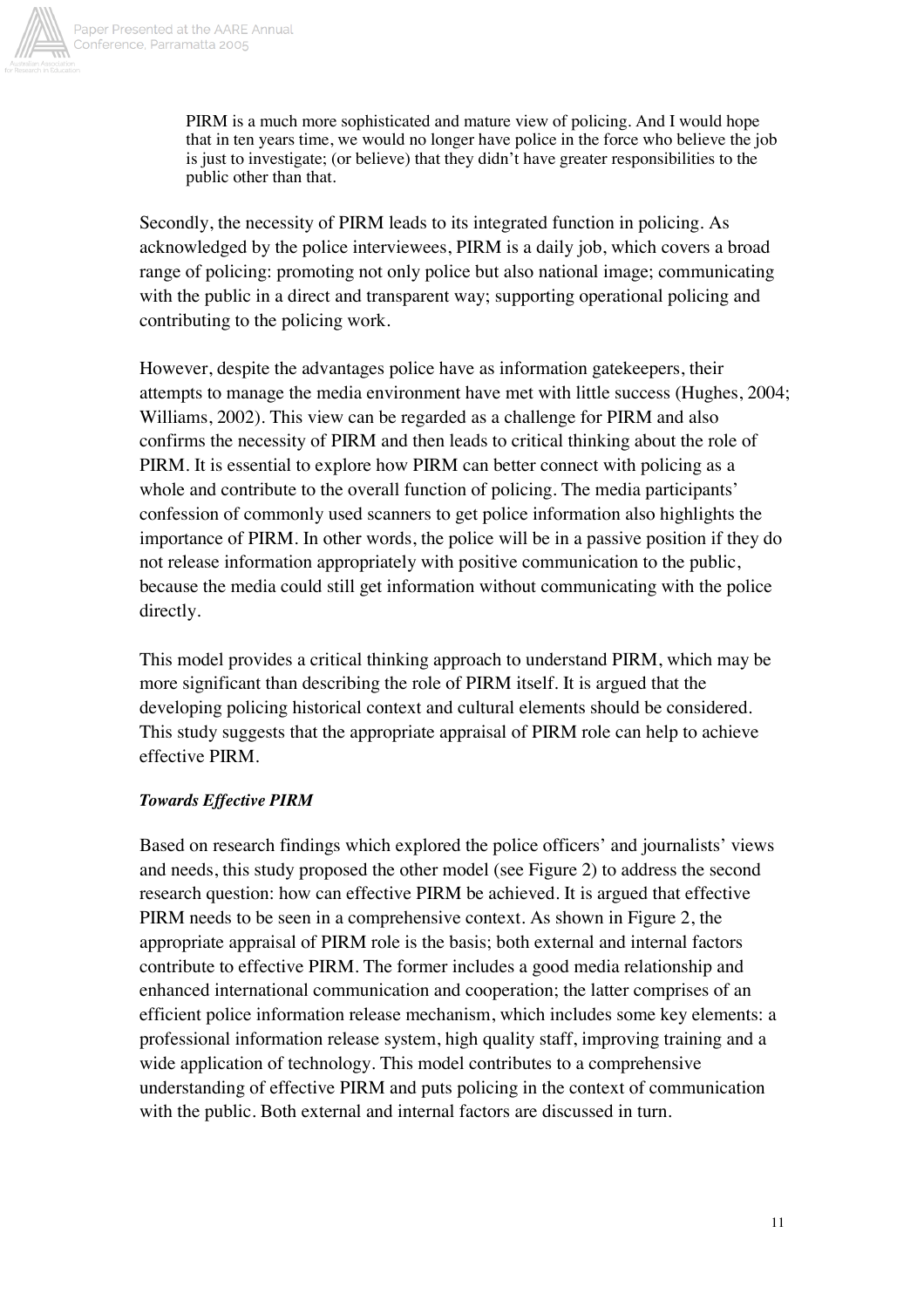



# Figure 2 A Model for Achieving Effective PIRM

#### *Police and Media Relationship*

The consensus arising from the previous literature and the findings is that the relationship between the police and the media is essential for effective PIRM, which not only benefits the police and the media but also the public. However, the findings indicated that there is still a communication gap between them. For instance, journalists complained that the police did not release comprehensive information but mostly positive news; the police thought the media could not understand certain information was limited due to policing operational reasons. Consequently, a good relationship between the police and the media was strongly desired by both parties and became the key of effective PIRM. The question arises as to how such a good relationship might be achieved.

The findings showed that the relationship between the police and the media mostly depends on personal interface. The findings also suggested that further efforts need to be made in addition to what have been given in previous study. For instance, the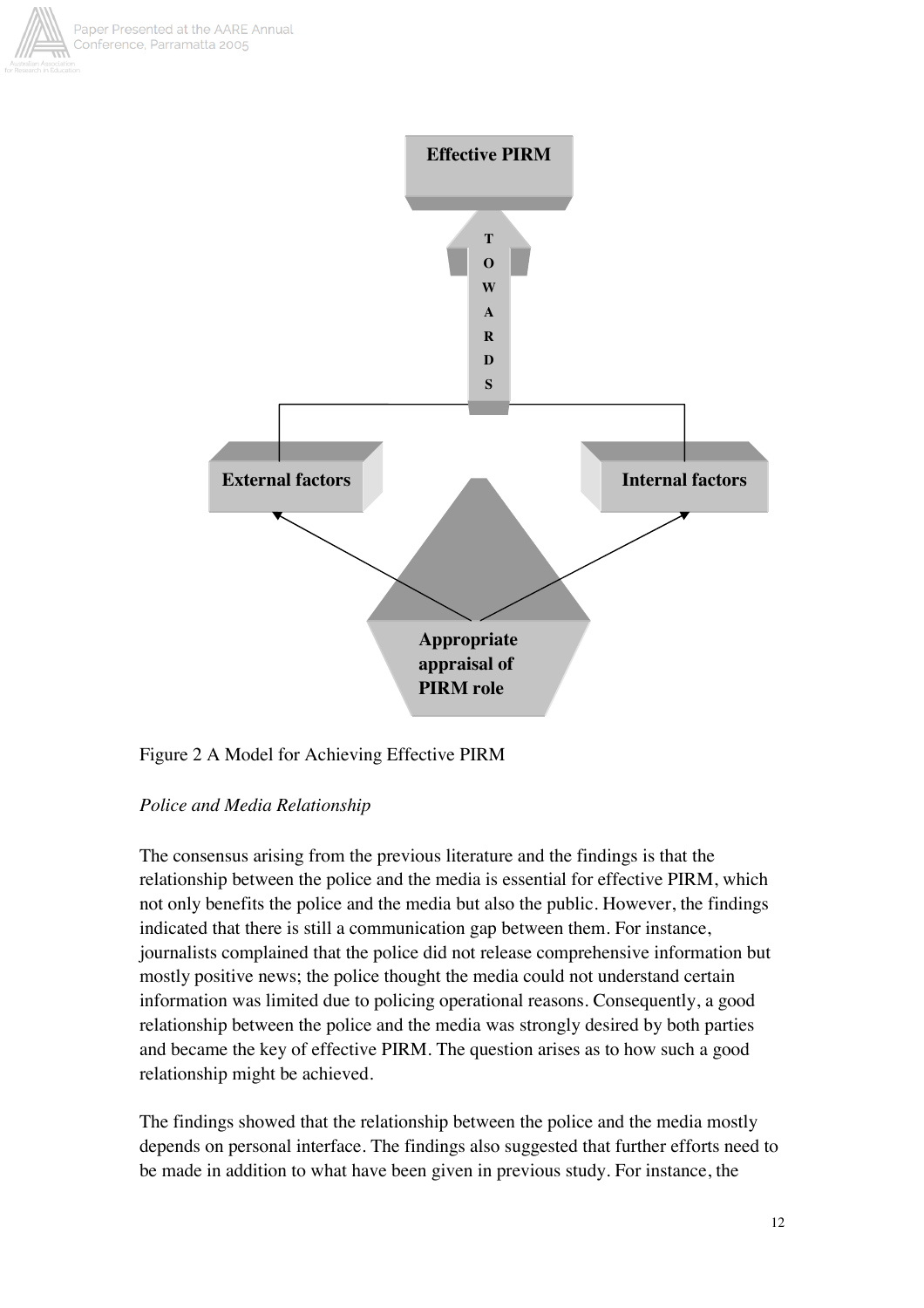

police should promote the awareness of keeping a good relationship in a professional way and maintain the positive communication between the police and the media; and the police should try to give reasonable explanation to the media when releasing limited police information. Furthermore, the police should organize or even create some communication activities with the media, which was recommended by the media participants.

# *International Communication and Cooperation*

With the increasing transnational crime, international policing cooperation becomes necessary and inevitable. This point is emphasized by Keelty (2003) as follows:

The most important trend has been the growing importance of collaboration in policing. In today's borderless society, cooperation is occurring on an international front, as well as between all levels of government, and community within the nation. Without cooperation and collaboration, the road for all of us becomes very hard indeed.

Under this circumstance, there is a surprising lack of emphasis on international communication and cooperation in PIRM. The necessity and challenges for the police to release information in the international circumstance have been realized by all participants. Based on findings from the police and the media participants' perspectives, this study argues that it is significant to enhance the awareness of international communication and cooperation for PIRM. Moreover, the international communication and cooperation in PIRM will be an important trend for the police all over the world to share information, which will put the police in a positive position against crime.

# *Efficient Police Information Release Mechanism*

Some communication barriers identified by interviewees suggest that it is essential to establish an effective information release mechanism, which can be regarded as the internal factors of effective PIRM. The following major elements compose an efficient police information release mechanism.

*Efficient Information Release System:* Chermak (1994) observes that the primary police source used by television and newspaper reporters to clarify the newsworthiness of an event was a departmental spokesperson or public relation officer. This public information specialist released news to media organizations and answered questions about ongoing investigations, acting as an image control agent for the department. Today, a specific information release unit has been deployed in policing although its name may vary from country to country. Whatever it is called, police information unit is regarded as a buffer between law enforcement officers and reporters, receiving input from the highest-ranking officials in law enforcement agencies and making spontaneous decisions about what information should be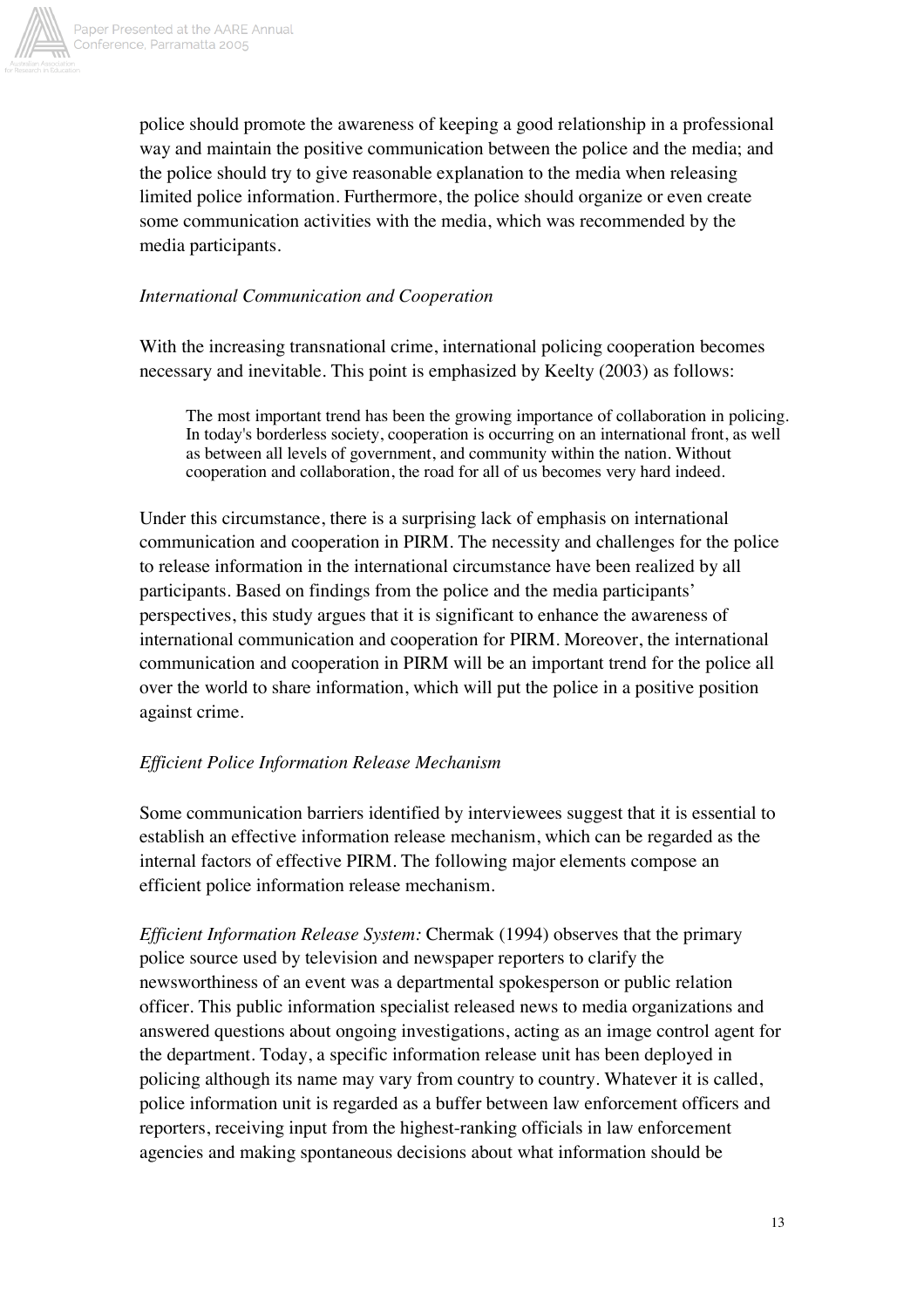

released to reporters in the field (see Ericson, Baranek, & Chan, 1989; Francis & Gerald 1992; Gerald, 1984).

As acknowledged by the media interviewees, the accessibility to the police information unit is the main strength for PIRM. The media participants extolled the advantages of having a media information officer in police and they adamantly believed that the information unit is important in the relationship of the public and the police. However, the findings also showed that the current police information release system is red-tape, which has become the main barrier to effective communication between the police and the media. Both parties in information communication desired to improve the current information release system especially in terms of hierarchy. This finding is congruent with Chappell and Wilson's arguments (1969, p.129), 'In some instances police *red-tape* served to promote bad press-police relations'. Keelty (2004a), the commissioner of AFP, agrees that the challenge is to continue to improve the systems and processes to record, catalogue and disseminate the information in a timely manner.

The findings suggested that the information communication policy should be emphasized. Regular or irregular communication activities with the media should be on the agenda; different kinds of campaigns should continue to be applied to PIRM although some campaigns have already been initialled in the AFP. This study suggests that a feedback program is important for the police to get to know the effect of releasing information and adapt policy to facilitate PIRM.

*High Quality Staff:* The desire for high quality staff working for PIRM was expressed by all police interviewees. This view can be underpinned by Brock's argument (1962, p.123), '…to the public every policeman is the police force'. Especially during the procedure of police releasing information to the public, every individual police officer's performance stands for the whole police force. According to the police interviewees' point of view, high quality staff means police media officers in possession of rich-experience and a skilful capacity to monitor the media, and to respond to the media very quickly and authoritatively.

Another finding emerged from this study is the employment of civilians. Police participants emphasized the necessity and the efficiency of unsworn (civilian) employees in the PIRM system, which aligns with the argument alleged by Chappell and Wilson (1969). Nowadays, employing civilians in police force has been widely applied in AFP. For instance, in 2004, there were 1335 unsworn members out of 4800 AFP workforce (AFP, 2004). Bryett's (1991) study shows that the vast majority of civilians are employed in communication centres and administrative positions, which confirms the rationality of employing unsworn experts in PIRM.

*Improving Training:* The need for improving training emerged from this study, which can be seen from the recommendations given by police participants for improving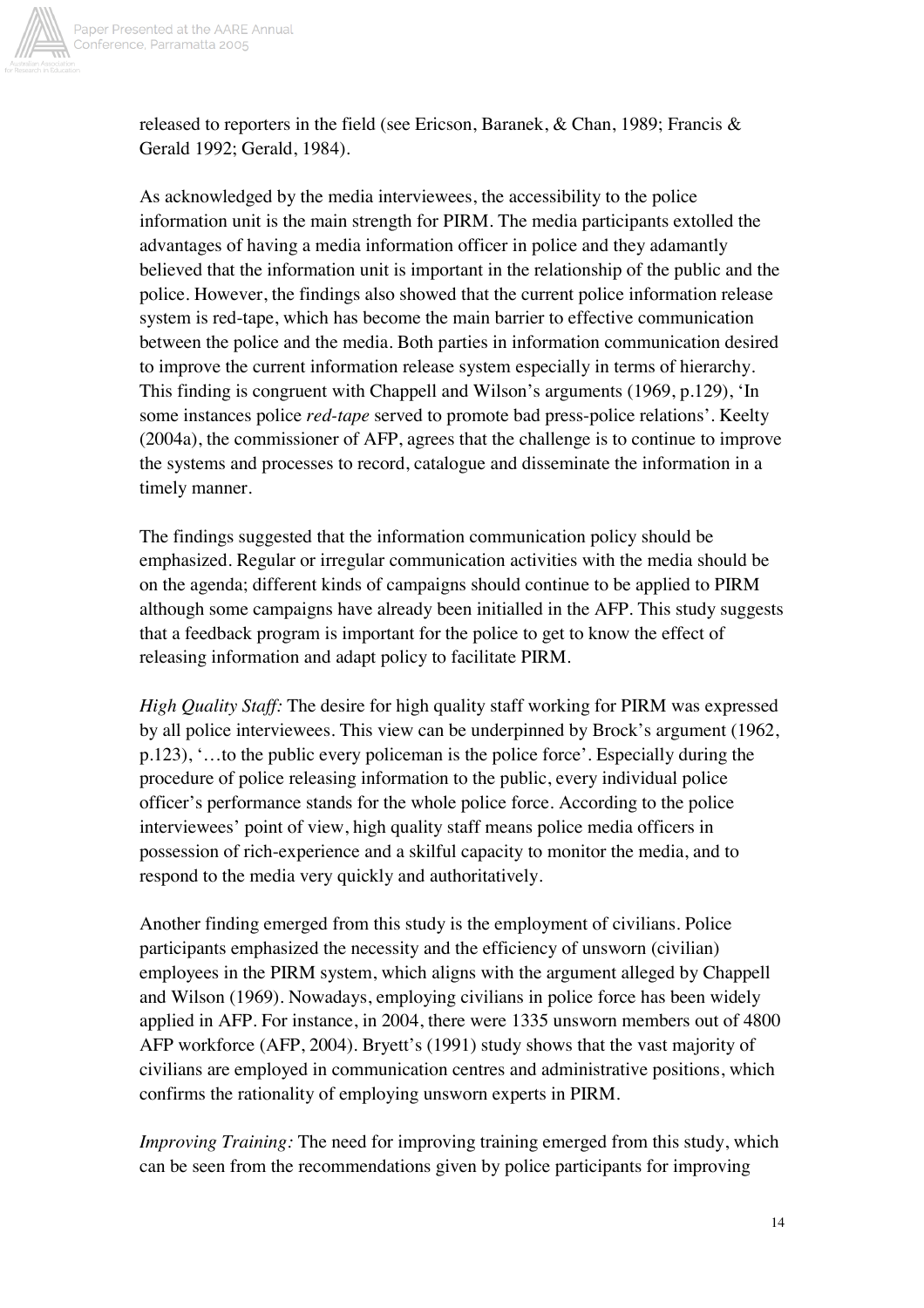

current PIRM. Promoting awareness and consciousness of the importance of PIRM tops all training needs, which is echoed by the need of appropriately appraising the role of PIRM. The needs of training also lie in seeking for enhancing the accuracy of information released to the public and communication skills for police information release staff. Ensuring the accuracy of released information was emphasized by both police and media. The training needs for police media officers in terms of communication skills were requested as a timely response to the media; reasonable explanation to media for limited police information; the skilful communication capacity not only with the media but also with policing operational areas. These training needs were identified by both the police and the media. Although AFP has operated a 'multi-tiered training system' in information release management, the above training needs were recommended by all participants as urgent needs to achieve effective PIRM.

*Wide Application of Technology:* It is not surprising that technology plays an important role in PIRM in modern society since the rapid development of technology has already influenced every profession. As for this context, the importance of technology in PIRM embodied police using internet, fax and telephone primarily to release information. The consensus arising from all participants is the importance of technology in PIRM, which highlights the necessity of keeping up with the developing high-technology and its application into PIRM. Keelty's (2004a) view underpins the importance of technology, and he claimed that the investment in information technology can ensure police to find the correct balance between vertical and lateral information flows. It can be seen that wide application of high-technology in information release mechanism is inevitable and helpful for effective PIRM.

#### **Limitations and Directions for Further Research**

This study is limited to the perspectives of a small sample of police and journalists in Canberra. Generalization of their views about PIRM in other states of Australia or other countries requires caution. It would be significant to cover a greater number of participants in different states or countries. Limitations also lie in the fact that this study has provided strategic approaches for effective PIRM, rather than operational techniques. For instance, the study has examined some major elements of an efficient mechanism which includes high quality staff, training and other key elements, but it has not provided details about staff employment or operational training.

This study focuses on the perspectives of participants on PIRM. Hence a purposive sample was used, while the researcher collected data from the respondents. Further research is encouraged for researchers to participate in the procedure of PIRM, either as an information deliverer or receiver, to gain more insights into PIRM. This study was also limited to the Australian context instead of its original design of a comparative study between Australia and China. It would be significant to compare the perceptions and operational systems between different countries, through which to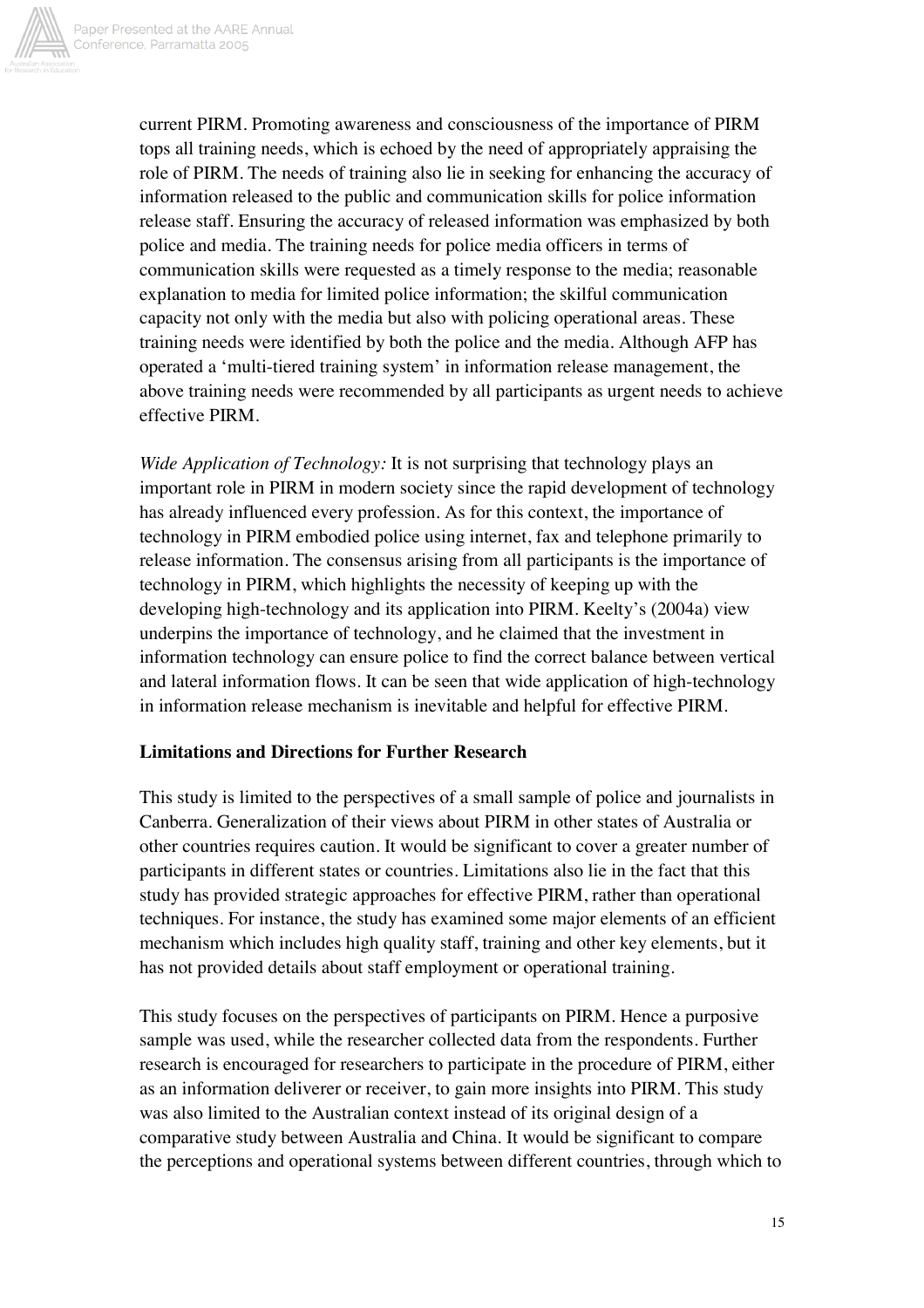

review and explore the influencing factors to PIRM within different social and cultural backgrounds.

### **Contributions to Theory and Practice**

Acknowledging the limitations, this study contributes to theory and practice in the following aspects. This qualitative study makes its contribution to applied communication research through providing insights into police information communication with the public. The study contributes to a better understanding of PIRM in the contemporary Australian context. This study proposes a model for appraising the role of PIRM, which is contextualized within the developing police role and the changing police culture.

Furthermore, this study is unique in that a model for effective PIRM was proposed, which explored both internal and external factors. The findings show that the appropriate appraisal of PIRM role is fundamental to achieve effective PIRM. It suggests that effective PIRM will lead to a win-win outcome, which not only benefits the police and the media but also the public. The two models developed in this study can also shed light on PIRM in other countries in terms of strategic appraisal and management of police information for better communication between the police and the public.

## **Conclusion**

This study investigated the role of PIRM and effective PIRM in the Australian contemporary context from the perspectives of both the police and the media. The findings indicated that it is necessary to improve the current PIRM system in Australia. The findings also revealed a communication gap between the police and the media. This study suggests that a good media relationship is the key to effective PIRM. In addition, it underlines the urgency of an effective information release mechanism in order to reduce communication barriers.

This study suggests that it is significant to contextualize PIRM within the developing police role and the changing police culture. This study appraised the fundamental and integrated role of PIRM in modern policing. It also examined both the external and internal key elements of effective PIRM. This study recommends two strategic models to achieve effective police information release management from a pragmatic point of view. It highlights the importance of police information release management and a win-win outcome for the police, media and the public.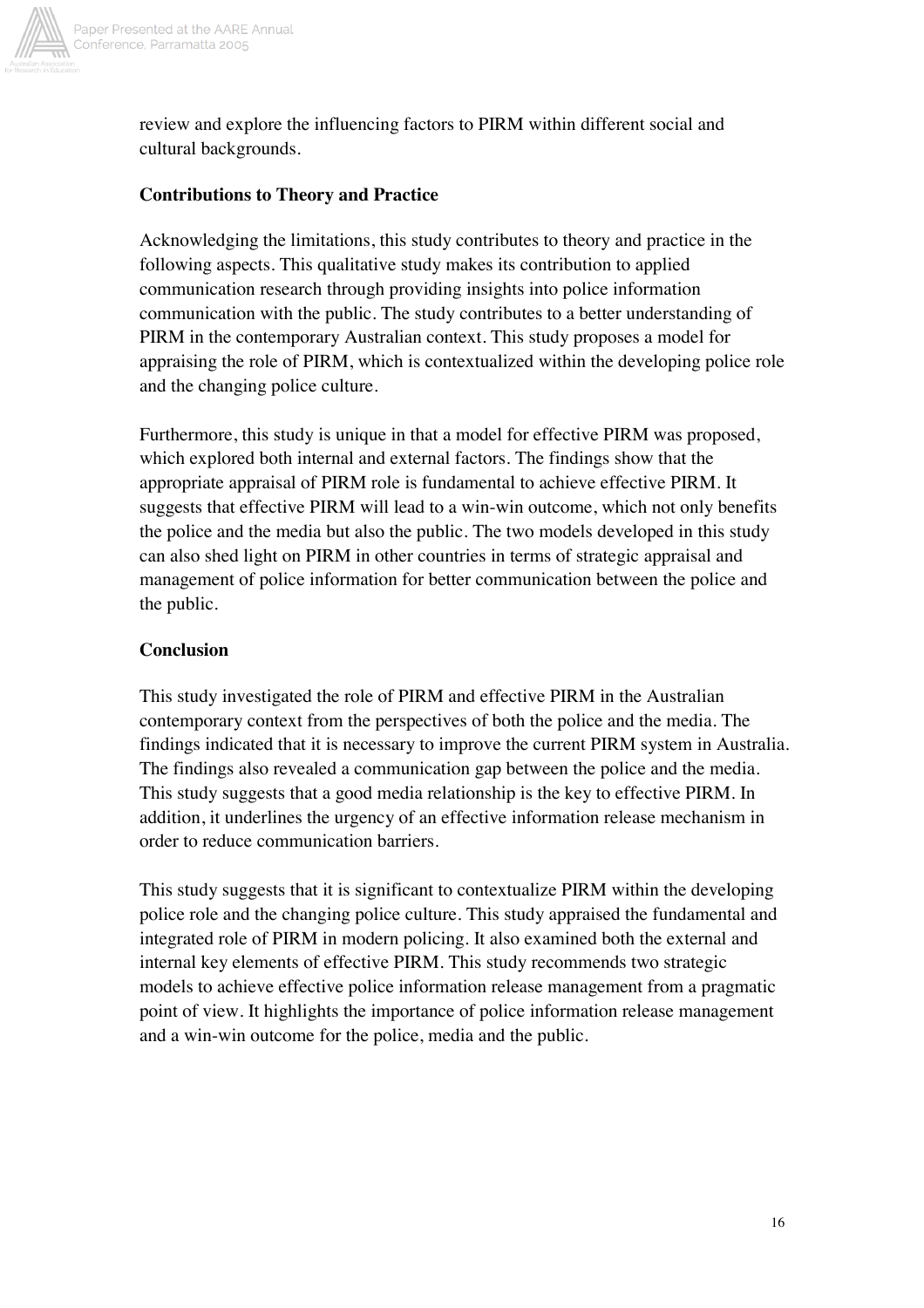

.

#### **References**

- Australian Federal Police. (2004). *Annual report 2003-2004.* Canberra: Australian Government Publishing Service.
- Beck, K. (1996*).* Improving organisational commitment: the police officer's perspective. *National Police Research Unit,* No. 122.1, 1996.
- Boyle, R. (1999). Spotlight strathclyde: police and media strategies. *Police Practice and Research: An International Journal,* Volume 4, Number 2. 1999, pp. 93-97. Retrieved April 5, 2005, from Emerald database.
- Bryett, K. (1991). Civilians in the police service. *Centre for Australian Public Sector Management: Research Paper*, No. 23, May 1991*.* Brisbane: Griffith University.
- Chappell, D. and Wilson, P. (1969). *The police and the public in Australia and New Zealand*. Queensland: University of Queensland.
- Chermak, S. (1994). Police, courts, and corrections in the media. In Bailey, F. and Hale, D. (1998). *Popular culture, crime and justice* (pp.87-99).U.S.A.: Wadsworth Publishing Company.
- Davis, A. (2003). Public relations and news sources. In Cottle S. (Ed.), *News, public relations and power* (pp.27-42). London: SAGE.
- Ellul, J. (1965). *Propaganda: The formation of men's attitudes*. New York: Alfred A. Knopf.
- Ericson, R., Baranek, P. and Chan, J. (1989). *Negotiating control: A study of news sources.* Toronto Buffalo: University of Toronto Press.
- Francis R. and Gerald W. (1992). A guide to effective interaction with the news media. *The Police Chief*, Apr. 1992, pp. 45-48. Washington, D.C.: International Association of Chiefs of Police.

Gerald, G. (1984). *The police meet the press* C.C. U.S.A. Thomas: Springfield, Ill.

- Grabner, D.A. (1980). *Crime news and the public*. New York: Praeger Publications.
- Hughes, G. (2004, June 3). Tension likely as force exposed to scrutiny. *The Age.* Retrieved November 25, 2004, from: http://www.theage.com/au/articles/2004/06/02/1086058917002.html.
- Jiggins, S. (2004). *An examination of the nature and impact of print media news reporting on selected police organisation in Australia.* Unpublished Ph D thesis, The University of Canberra.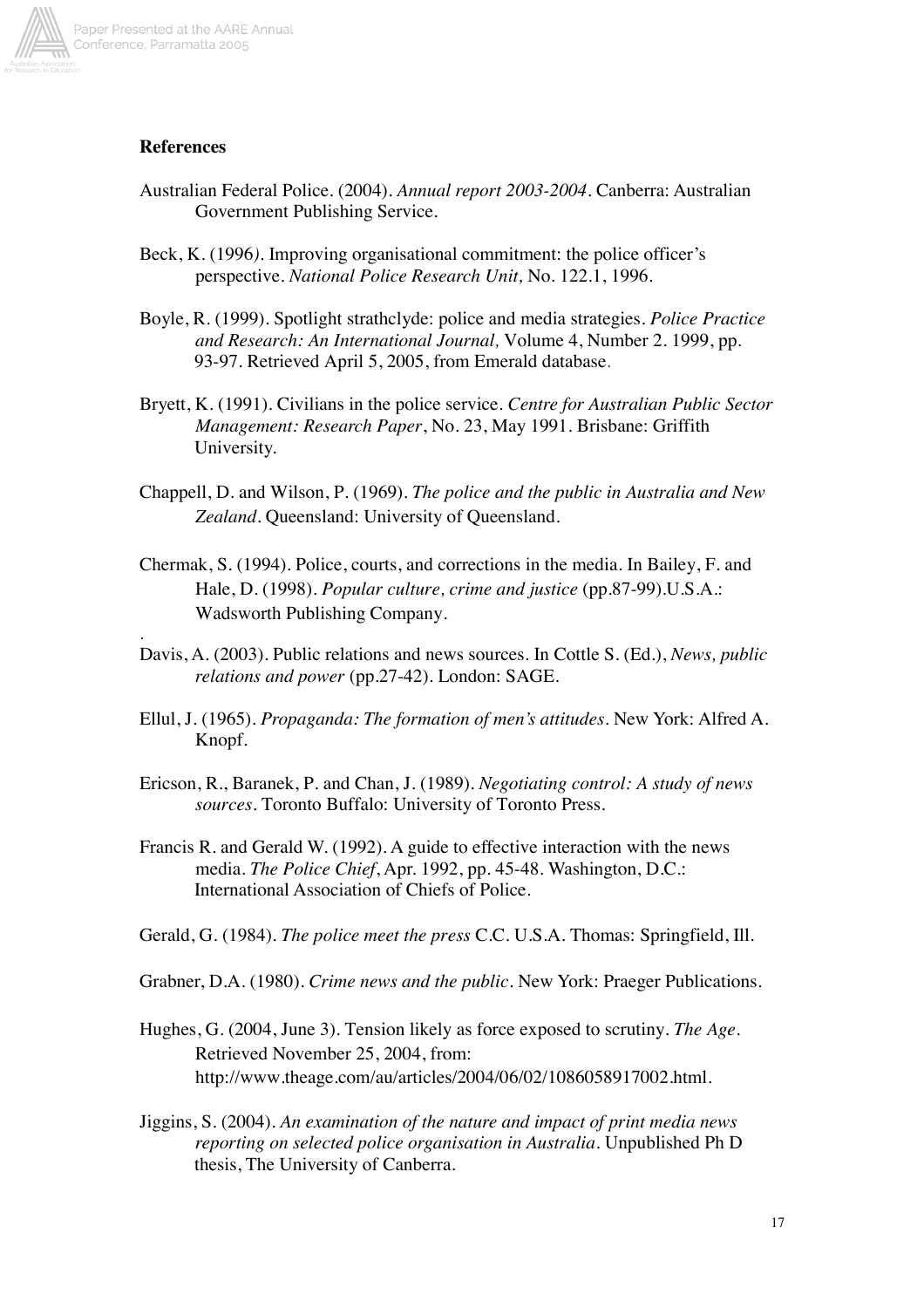

- Keelty, M. (2003). *Safety how it can be achieved through collaboration.* Address to Institute of Public Administration Australia National Conference on November 28, 2003. Retrieved November 25, 2004, from: http://www.afp.gov.au/afp/page/publications/speeches/archive/home.htm.
- Keelty, M. (2004a). *Can intelligence always be right?* Address to 13th Annual Conference of the Australian Institute of Professional Intelligence Officers on October 20, 2004. Retrieved November 25, 2004, from: http://www.afp.gov.au/afp/page/Publications/Speeches/20October04\_AIPIO.ht m
- Keelty, M. (2004b). *Policing the 21st century: Technology, terrorism and transnational crime*. Speaking notes for the 2004 John Barry Memorial Lecture University of Melbourne on December 6, 2004. Retrieved November 25, 2004, from: http://www.afp.gov.au/afp/page/Publications/Speeches/06December04\_Policin g21Century.htm.
- Leishman F. and Mason, P. (2003). *Policing and the media: Facts, fictions and factions*. UK: Willan Publishing.
- Lindlof, T. R. (1995). *Qualitative communication research methods—current communication: An advanced text series.* U.S.A.: SAGE.
- McGregor, J. (1993). *Crime news as prime news*. New Zealand: Legal Research Foundation Publication.
- Miller, S. (1978). Reporters in congress: living in symbiosis. *Journalism Monographs*, Jan. 1978, pp. 1-25.
- Murray, J, (2000). *Convenient myths about higher education in policing.* Retrieved March 10, 2005, from: http://www.afp.gov.au/afp/raw/Publications/Platypus/Dec00/educat.htm.
- Reiner, R. (1997). Media made criminality. In Maquire, M., Morgan, R. and Reiner, R. (Ed.). *The Oxford handbook of criminality* (2<sup>nd</sup> Ed.). Oxford: Oxford University Press.
- Rohl, T. (1997). Attestation a symbol of renewal. *Journal of the Australian Federal Police: Platypus*, *Vol. 56,* pp.24-28.
- Sproull, N. L. (1995). *Handbook of research methods: A guide for practitioners and students in the social sciences (2nd Ed.).* London: the Scarecrow Press, Inc.
- Stephens, M. (1988). *A history of the news media.* New York: Penguin Books Pty. Ltd.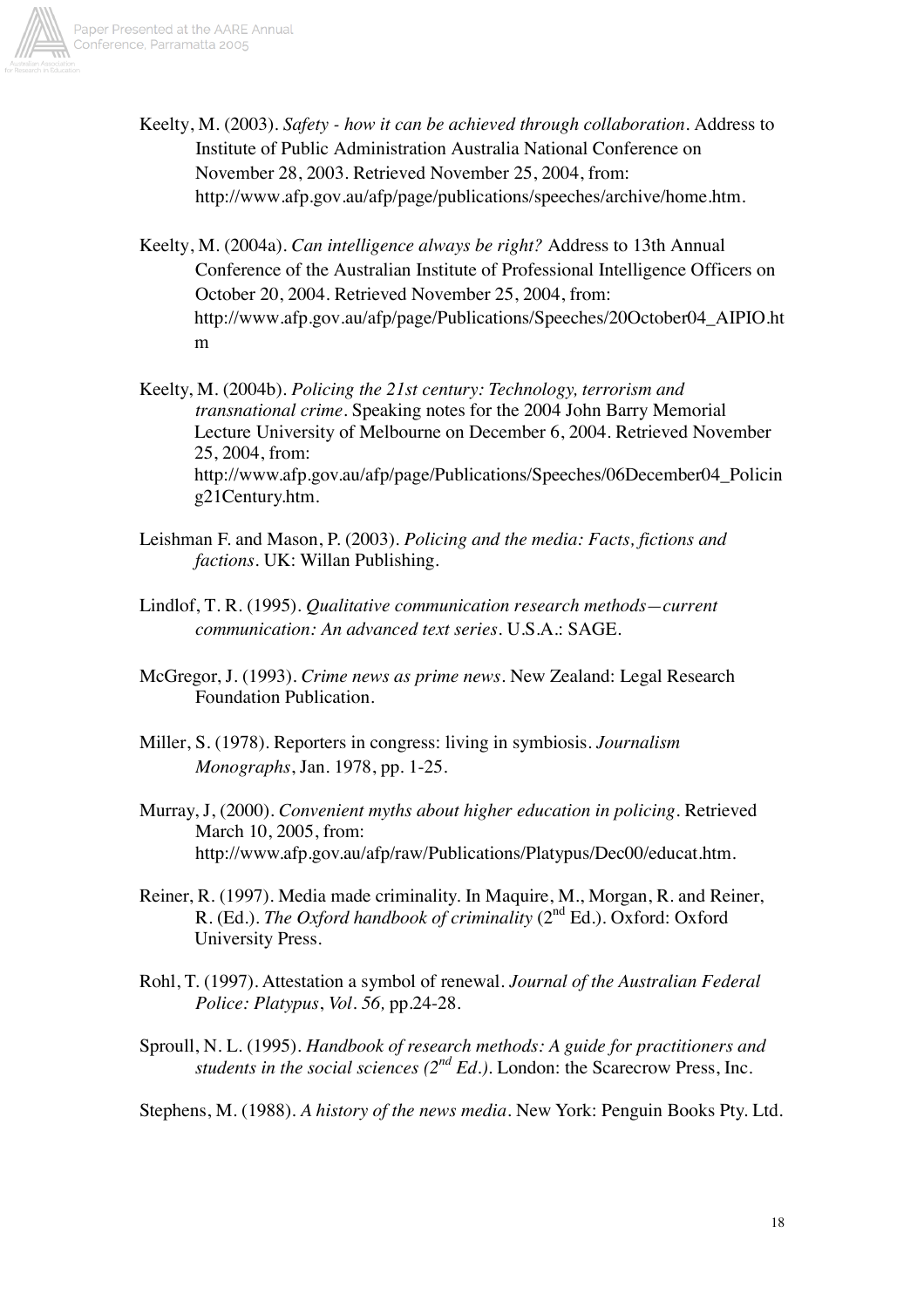

Tunstall, J. (1970). *The Westminster lobby correspondents: A sociological study of national public journalism*. London: Routledge and K. Paul.

Williams, S. (2002). *Peter Ryan—the inside study*. Australia: Penguin Books.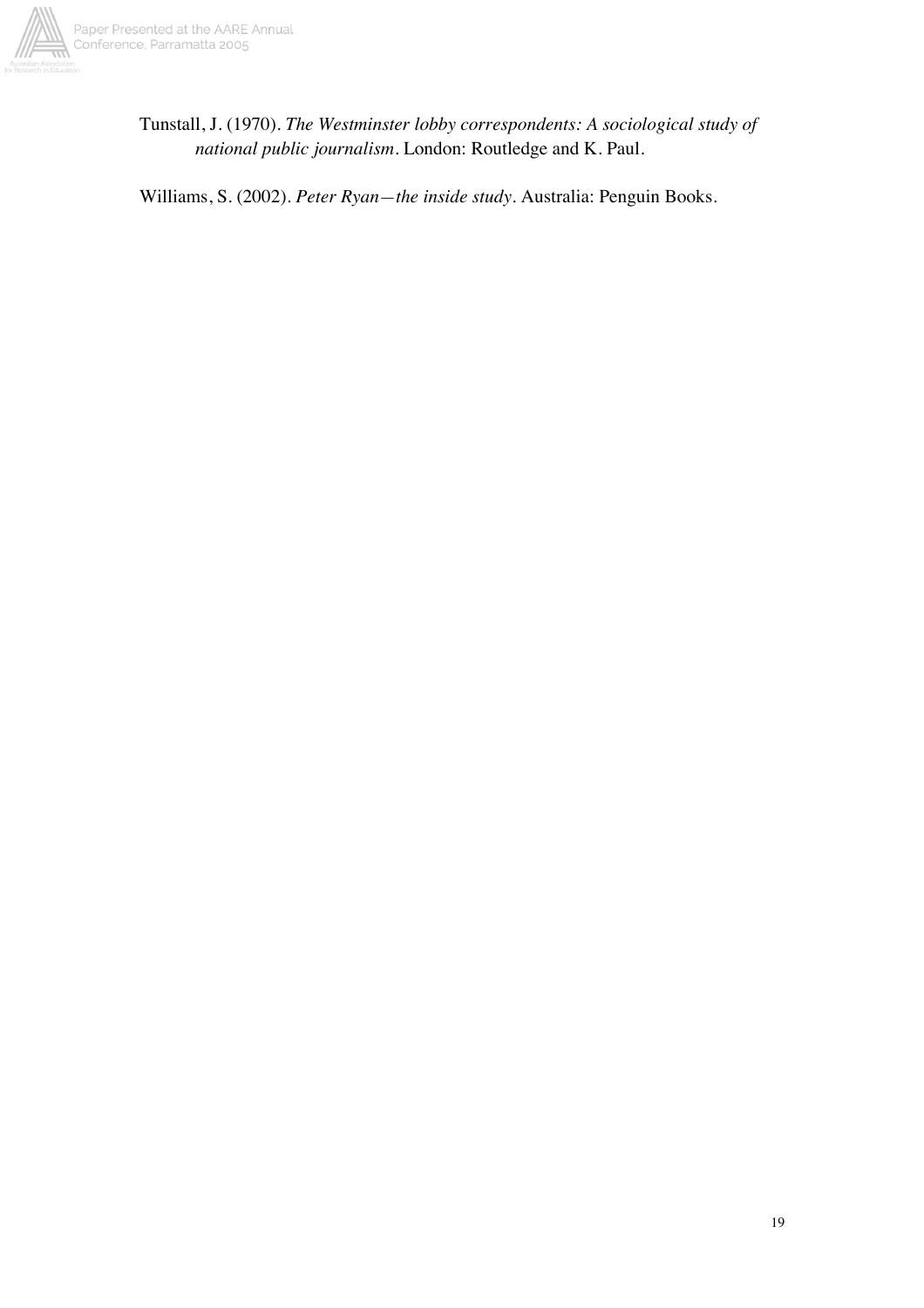

# **Appendix: Interview Questions**

## **Interview Questions for Police Officers**

- 1. As an officer of AFP, how do you understand 'police information release management'?
- 2. What is the significance of effective police information release?
- 3. According to your experience in AFP, how many channels do police use to release information? And what are they? Please list three of the most commonly used channels.
- 4. In which kind of situation do police need to release information? Why police think they should respond to these situations and release related information in an official way?
- 5. Do you have any impression on Chinese or Beijing police information release management? Are you interested in Chinese police information in your daily work? Why (not)?
- 6. From your point of view, what elements are the key to police information release management? Which one or two do you think is/are the most important for police to release information effectively? Please explain the reasons.
- 7. What's your perception of the relationship between police and media? Do you think the relationship between police and media will facilitate policing and in what ways if you think so?
- 8. Could you please introduce the Information Release Management System in AFP? According to your personal experience, what's the strength of this system for police to facilitate the communication between police and the public? And what's the weakness or any aspects in this system can be improved?
- 9. In which situation does AFP need to face international media?